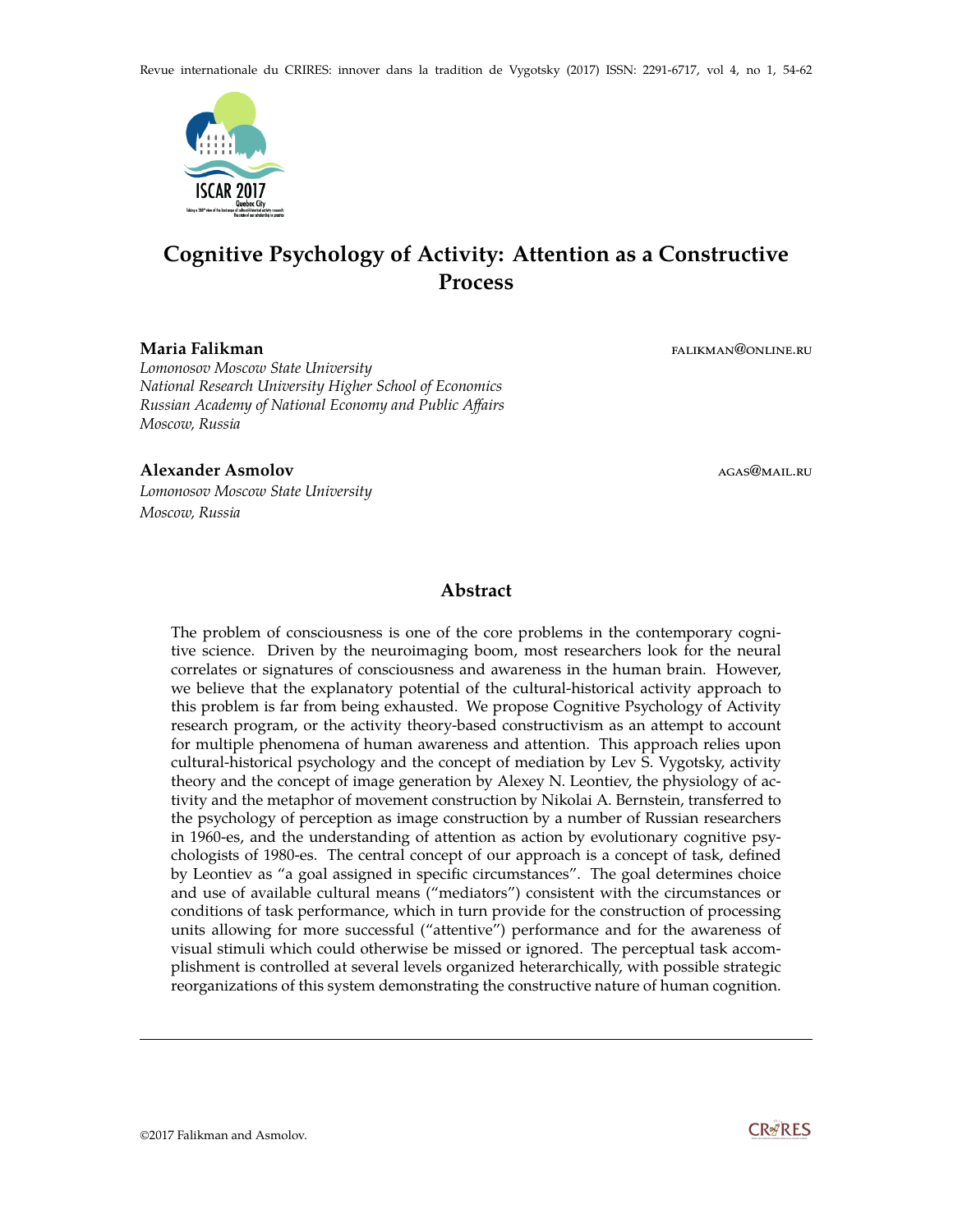The problem of consciousness is one of the core problems in the contemporary cognitive science. Driven by the new horizons of neuroimaging, most researchers look for the neural correlates or signatures of consciousness and awareness in the human brain at various levels of biological organization. However, despite the tempting progress in this area, we believe that the explanatory potential of the cultural-historical activity approach to the problems of consciousness and cognition is far from being exhausted. At the same time, recent years of cognitive science development demonstrate the convergence of its research program with the basic principles of cultural-historical psychology and the activity theory, with the growing interest towards embodiment of cognition, its evolutionary aspects, its emotional regulation, and social and cultural determination (for the discussion of this convergence, see [Falikman](#page-7-0) [\(2014b\)](#page-7-0)). For instance, the cultural-historical activity theory is considered as a possible foundation for a metatheory of human cultural development [\(Cole & Packer,](#page-6-0) [2015\)](#page-6-0).

Recently the historical evolutionary approach to the body-mind problem and to the understanding of consciousness has been proposed in Russian psychology [\(Asmolov,](#page-6-0) [Shekhter, & Chernorizov,](#page-6-0) [2016\)](#page-6-0). Departing from the critical analysis of the "mythology of neural correlates of consciousness" biased towards the "simple living" (reductionist) type of explanation, this approach treats consciousness as a product of evolution of complex purposeful living systems, not reducible to neural processes in the brain and possessing its own evolutionary significance in pre-adaptive tasks. Consciousness provides for the very possibility of "expectation of the unforeseen" (something which has never happened before and might never happen in the future), which in principle cannot be reduced to the previous adaptive experience and therefore, obviously has a constructive nature.

In the current paper, we propose the activity theory-based constructivism as an attempt to account for multiple phenomena of human awareness and attention. Constructivism in psychology is currently considered not as a unitary approach, but as a bunch of approaches grouping into at least three branches [\(Raskin,](#page-8-0) [2002\)](#page-8-0): radical constructivism (e.g. [Maturana](#page-7-0) [and Varela](#page-7-0) [\(1987\)](#page-7-0)), social constructionism (e.g. [Gergen](#page-7-0) [\(1999\)](#page-7-0)), and the theory of personal constructs [\(Kelly,](#page-7-0) [1955\)](#page-7-0). Among cognitive psychologists, the constructive nature of cognition has been discussed since F.C. Bartlett's seminal works on the subject's activity and the role of schemata in remembering [\(Bartlett & Burt,](#page-6-0) [1933\)](#page-6-0) through U. Neisser's ideas of perceptual cycle with the schema as its key internal part and anticipation as its function in the perceptual activity regulation [\(Neisser,](#page-7-0) [1976\)](#page-7-0), up to the so-called cognitive embodiment [\(Varela, Thompson, & Rosch,](#page-8-0) [1991\)](#page-8-0) and inactivism (e.g. [O'Regan and Noë](#page-7-0) [\(2001\)](#page-7-0)) with their basic idea of knowledge as a result of a subject's immediate sensorimotor involvement and constructive interaction with the world. Though the basic trend in the mainstream cognitive psychology was moderate rather than radical constructivism [\(Anderson, Reder,](#page-6-0) [& Simon,](#page-6-0) [1998\)](#page-6-0), since the beginning of the  $21<sup>th</sup>$  century the ideas of embodiment as a part of radical constructivism and the evolutionary approach towards cognition have become widespread in cognitive science [\(Wilson,](#page-8-0) [2002\)](#page-8-0), together with the "extended mind" idea closely related to Vygotsky's ideas of mediation and cultural-historical development (e.g. [Malafouris](#page-7-0) [\(2013\)](#page-7-0)). In Russian psychology, there are at least two modern constructivist approaches intrinsically inheriting cultural-historical psychology and the theory of activity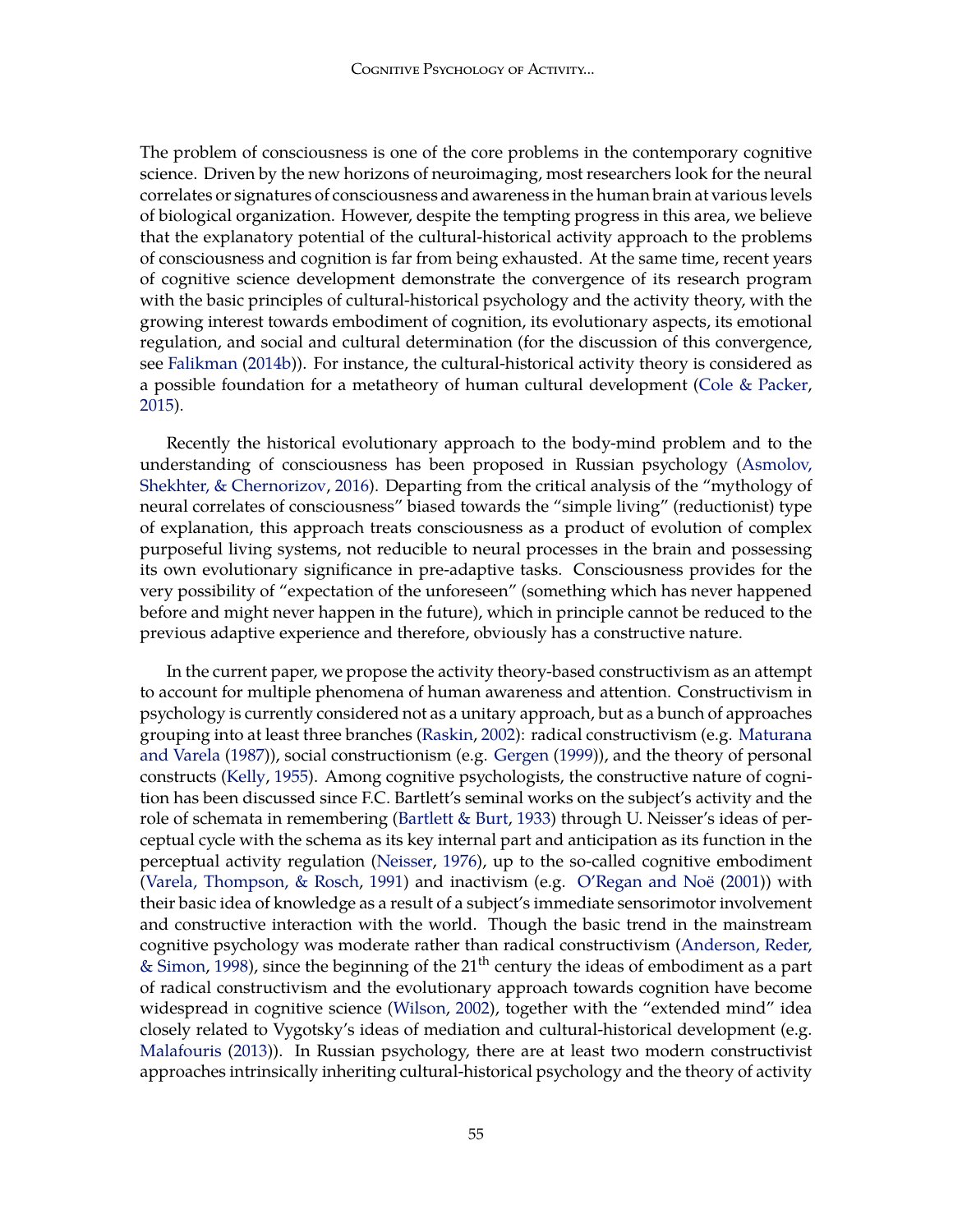frameworks: the above-mentioned historical evolutionary approach [\(Asmolov,](#page-6-0) [1998\)](#page-6-0) and the experimental psychosemantics of consciousness [\(Petrenko & Suprun,](#page-8-0) [2015\)](#page-8-0).

The approach we propose in this paper also relies upon (I) cultural-historical psychology and the concept of mediation by Lev S. Vygotsky [\(Vygotsky,](#page-8-0) [1978\)](#page-8-0), which has found its further development in the theory of systemic organization and dynamic localization of higher mental functions by Alexander R. Luria (e.g. [Luria](#page-7-0) [\(1973\)](#page-7-0)); (II) the activity theory and the concept of image generation by Alexey N. Leontiev [\(Leont'ev,](#page-7-0) [1978\)](#page-7-0); (III) the physiology of activity and the metaphor of movement construction by Nikolai A. Bernstein [\(Bernstein,](#page-6-0) [1967\)](#page-6-0), transferred to the psychology of perception through the "image construction" metaphor by a number of Russian researchers starting from the 1960-es (e.g. [Zinchenko](#page-8-0) [\(1966\)](#page-8-0); [Zinchenko and Vergiles](#page-8-0) [\(1972\)](#page-8-0)) up to the 2000-es [\(Velichkovsky](#page-8-0) [\(2002\)](#page-8-0)), and (IV) the understanding of attention as action by evolutionary-oriented cognitive psychologists of the 1980-es (e.g. [Allport](#page-6-0) [\(1987\)](#page-6-0); [Neumann, Heijden, and Allport](#page-7-0) [\(1986\)](#page-7-0)). We assume that integration of concepts which have emerged within cognitive psychology with (I) the idea of the levels of task performance organization declared in the activity theory and the physiology of activity and (II) the idea of its mediated nature set forward in cultural-historical psychology opens the opportunities of new interpretation of human consciousness and attention and their constructive nature.

The cornerstone of our approach is a concept of task, defined by Leontiev as "a goal assigned in specific circumstances" [\(Leont'ev,](#page-7-0) [1978\)](#page-7-0). This concept, which dates back to the classical psychology of consciousness, and to the Wuerzburg school of the psychology of thought in particular [\(Elliot & Fryer,](#page-6-0) [2008\)](#page-6-0), became a core concept for Bernstein's physiology of activity and was successfully applied in the studies of visual perception and eye movements within the activity theory framework (e.g. [Gippenreiter and Romanov](#page-7-0) [\(1972\)](#page-7-0)). The task drives the construction of a multi-level functional system providing for the efficient performance, and determines what will be consciously perceived by the subject. The conscious goal guides choice and use of available cultural means (or "mediators") consistent with the circumstances or conditions of task performance, which in turn provide for the construction of processing units allowing for more successful ("attentive") performance and for the awareness of visual stimuli which could otherwise be missed or ignored. Among the most remarkable examples of such mediation are the variety of so-called "word superiority effects" in visual attention tasks [Falikman](#page-7-0) [\(2008,](#page-7-0) [2011\)](#page-7-0), which we will discuss below.

To further elaborate on the Bernsteinian framework, the perceptual task accomplishment is controlled at several levels organized hierarchically (cf. [Velichkovsky](#page-8-0) [\(2002\)](#page-8-0)). Only the top ("leading") level corresponds to the goal and is consciously represented to the observer. We propose that this leading level also determines the size of "perceptual units" available to the awareness. The "unitization" controlled by the leading level through top-down influences in the visual system could be based either on the observer's former experience or on the active strategy selected or built up by the observer to perform the task. This construction of new perceptual units provides for higher performance if it doesn't contradict to the task requirements.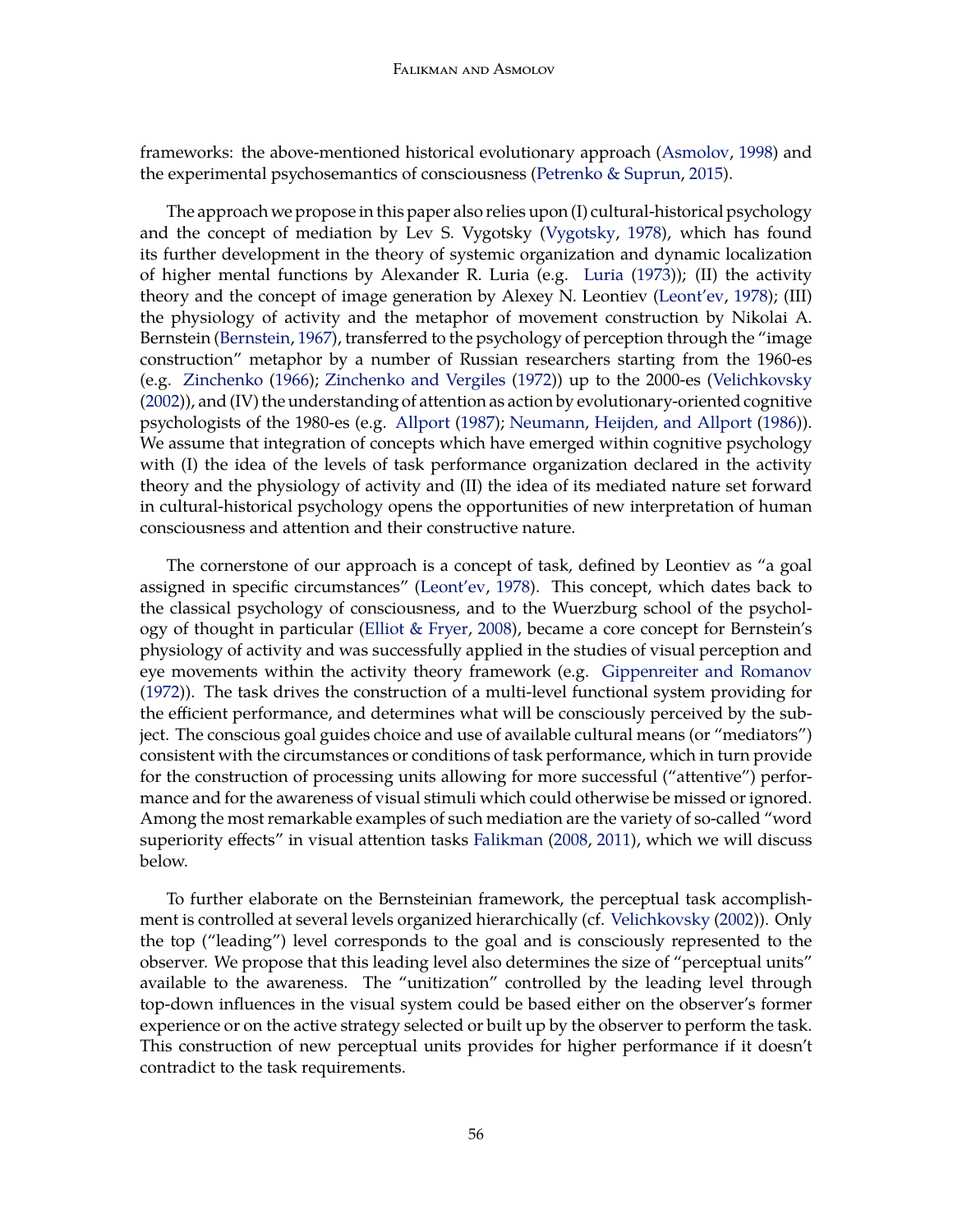Effects of perceptual units construction on the observer's perceptual activity (e.g. [Fa](#page-7-0)[likman](#page-7-0) [\(2011\)](#page-7-0)) demonstrate that attentional limitations experimentally demonstrated in cognitive psychology since 1950-es are not necessarily limitations of the "information processing system" in general (or its central "limited capacity channel"), but might rather refer to a specific level of perceptual activity organization, which takes on a role of a leading level in the observer's perceptual activity, but could in principle be overbuilt with another level as a result of the strategy applied by an observer to perform the task efficiently.

It has probably become clear that the concept of perceptual task is intimately related to the problem of attention, one of the central issues in psychology of cognition since the rise of classical psychology of consciousness [\(Wundt,](#page-8-0) [1896\)](#page-8-0). The concept of attention is probably among the most ambiguous and elusive concepts in psychology, and the very existence of attention as a specific process with its own functions and mechanisms has been challenged a lot of times since the very first steps of psychology as a science [\(James,](#page-7-0) [1890\)](#page-7-0) and up to the contemporary cognitive psychology (e.g. [Pashler and Sutherland](#page-8-0) [\(1998\)](#page-8-0)).

William James, who authored the famous formula "Everyone knows what attention is", proposed to distinguish two groups of the theories of attention: "cause theories" and "effect theories" [\(James,](#page-7-0) [1890\)](#page-7-0), a distinction still relevant for cognitive psychology [\(Fernandez-Duque & Johnson,](#page-7-0) [2002\)](#page-7-0). "Cause theories" consider attention as a separate process influencing information processing, explaining the effects observed in perceptual task accomplishment, and determining the subjective conscious representation available for the observer's report. On the opposite, "effect theories" treat attention as a by-product of information processing, which can be exhaustively explained from the architecture and functioning of the information processing system, or from the organization of the perceptual task accomplishment. Although the dispute between two types of theories is still far from being resolved. Our approach might be helpful in facing this problem.

In our experimental studies, we used a phenomenon described in the end of the 19<sup>th</sup> century in Wilhelm Wundt's experimental psychology laboratory by [Cattell](#page-6-0) [\(1886\)](#page-6-0). This phenomenon, known as the "word superiority effect", has later become a popular target for cognitive psychologists [\(McClelland & Rumelhart,](#page-7-0) [1981;](#page-7-0) [Reicher,](#page-8-0) [1969;](#page-8-0) [Wheeler,](#page-8-0) [1970\)](#page-8-0). The word superiority effect refers to the better recognition of letters presented within words as compared to isolated letters and to letters presented within random nonword letter strings, when presentation is brief, or masked, or contains visual noise, etc. In the context of recent theoretical discussions, the word superiority effect can be considered as an example of top-down influences upon visual information processing. For us, it is a suitable phenomenon to demonstrate, how mediation and hierarchical structure of activity can be applied as explanatory principles for understanding human perceptual activity. The use of the native language words and letters as stimuli opens vast opportunities of hierarchical organization of visual information for an observer and wide opportunities for a researcher to study a variety of perceptual tasks using the same stimulation. Both letters and words are acquired quite early in the course individual development as a part of culture. Their process is highly automatized across a wide variety of conditions. At the same time, this type of stimulus material allows demonstrating perceptual system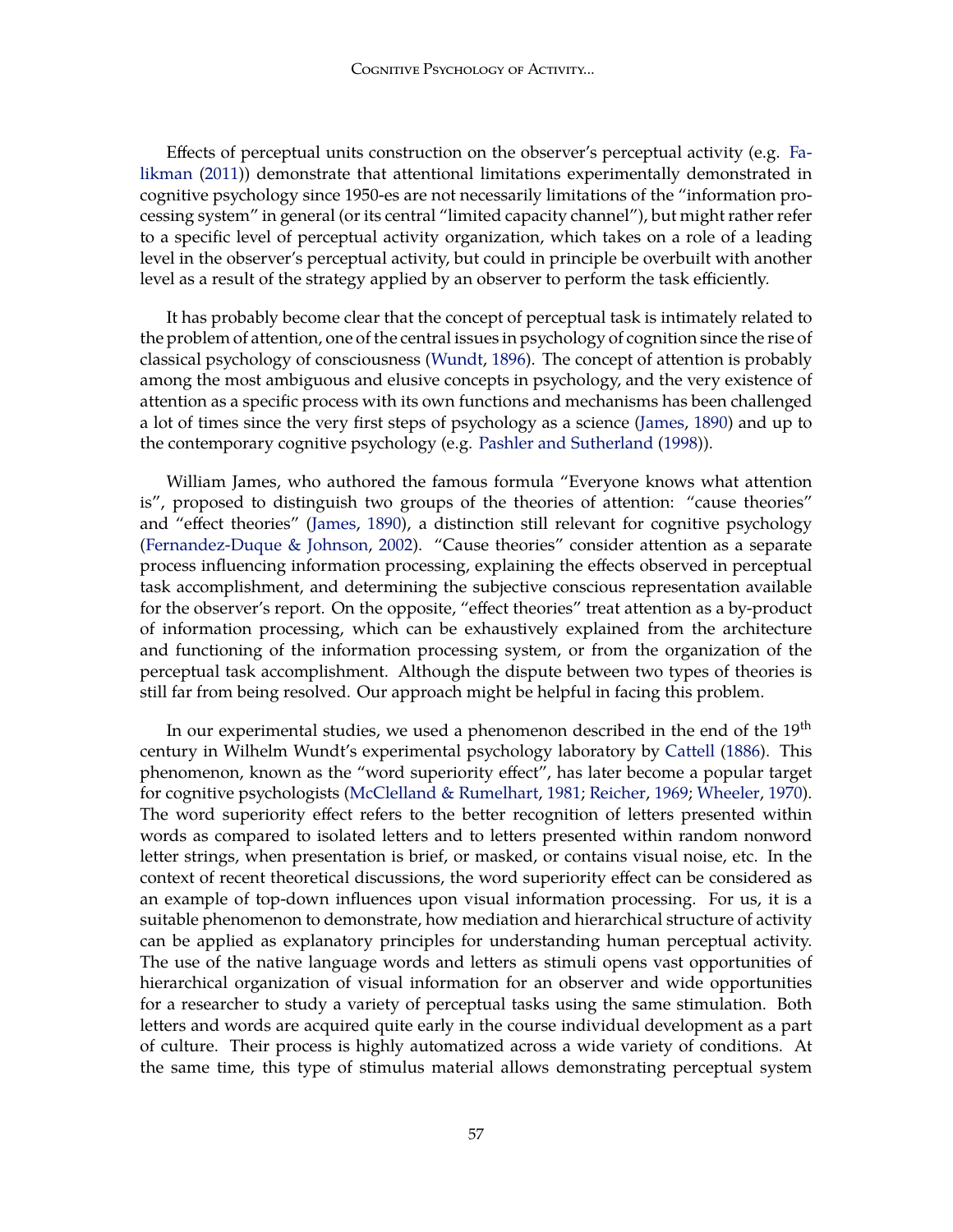reconstruction and reconfiguration depending on the task, especially if the task (as a goal under given conditions) violates habitual perceptual conditions and requirements, and, therefore, prompts reorganization of perceptual operations available in the observer's individual experience.

Our experiments on the word superiority effects using a variety of attentional paradigms, such as dual-task rapid serial visual presentation, spatial cueing, visual search [Falikman](#page-7-0) [\(2011,](#page-7-0) [2014a,](#page-7-0) [2014b\)](#page-7-0) show that embedding a letter into a larger perceptual unit or "chunk" leads, not only to a more efficient identification of this letter, a result repeatedly replicated in cognitive psychology, but also to a more efficient accomplishment of an attentional task regarding this letter. It is constructive perceptual activity, mediated by the word form, which provides for overcoming "central limitations" described in cognitive psychology and for constructing a conscious representation of a visual object which could otherwise have been lost by an observer. These results echo a constructivist concept of "operational units of perception" introduced within the framework of A. N. Leontiev's activity theory (for a discussion in English, see [Zaporozhets](#page-8-0) [\(2002\)](#page-8-0)).

We distinguish two types of mediation behind the word superiority effects in human visual perception and attention. They correspond to two types of perceptual units which might be constructed by an observer during the perceptual task accomplishment. We call them "structural perceptual units" and "functional perceptual units". Structural units rely on the observer's prior experience and on memory representations activated during the performance of the task and can thus take place without conscious regulation, even under inattention [\(Gorbunova & Falikman,](#page-7-0) [2010,](#page-7-0) [2011\)](#page-7-0). Functional units are determined by subjective strategies of the perceptual task accomplishment and seem to be a certain mode of processing providing for the more efficient report on separate letters within words [\(Falik](#page-7-0)[man,](#page-7-0) [2002\)](#page-7-0). What's interesting, the same strategies of functional unit's construction can in principle be applied to random letters, leading to the same enhancement of processing. For example, in one of our studies [\(Falikman & Stepanov,](#page-7-0) [2012\)](#page-7-0) we used a dual-task rapid serial visual presentation (*RSVP*) paradigm with letter-by-letter presentation of mid-frequency Russian nouns, at a rate about 9 letters per second. We have demonstrated that the robust lack of visual awareness known as "the attentional blink" [\(Raymond, Shapiro, & Arnell,](#page-8-0) [1992\)](#page-8-0), normally observed in this paradigm, disappears for target letter stimuli embedded in words. Using word and nonword strings with instructions "to read words" and "to identify letters" in addition to an "attentional blink" inducing letter identification task, we have also demonstrated that this word superiority effect is due to the controlled strategy rather than to the automatic word processing. Finally, by introducing an extra probe stimulus in letter strings containing words, we have also shown that the attentional blink does not completely disappear but rather shifts towards the end of a to-be-reported word as a new functional unit of visual information processing. We hypothesize that in the dual-task rapid serial visual presentation, the subject's perceptual activity is internally mediated by the "word form" representation, which becomes a means of this task accomplishment.

On the opposite, when a target letter is embedded in the simultaneously presented word, the mediation seems to be external, and the use of words as cultural means of the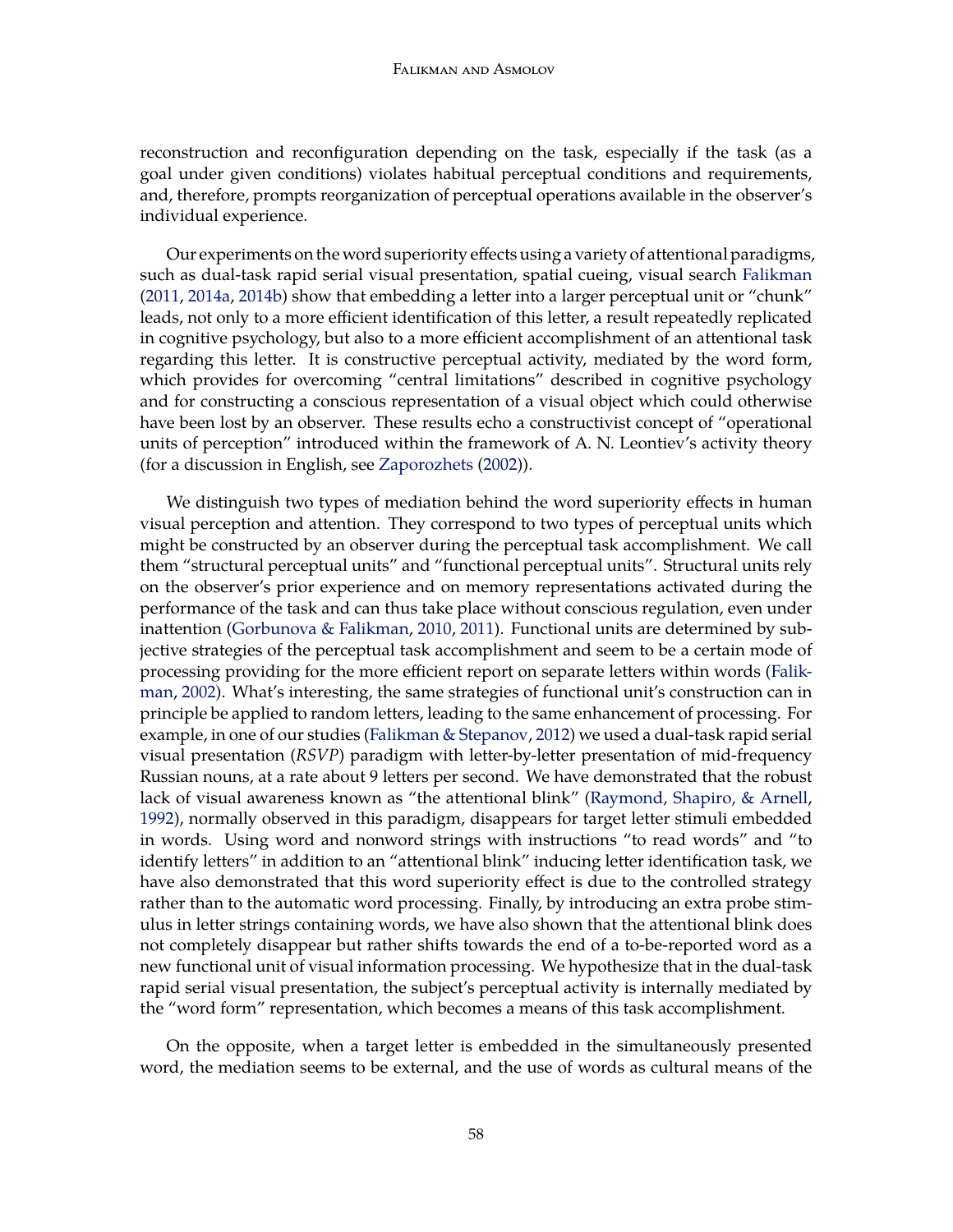perceptual task accomplishment is more automatized. This hypothesis is supported by our experiments where we've demonstrated the word superiority effect under various conditions of inattention: e.g. within the "attentional blink" in a rapid serial visual presentation of simultaneously presented letter strings forming words and non-words [\(Gorbunova &](#page-7-0) [Falikman,](#page-7-0) [2010\)](#page-7-0), and after an invalid spatial cue redirecting the observer's attention away from the target letter string to the opposite side of the visual field [\(Gorbunova & Falikman,](#page-7-0) [2011\)](#page-7-0). However, there is no word superiority effect if spatial attention is automatically redirected within words, as, for example, in the perceptual latency priming paradigm [\(Sinitsyna,](#page-8-0) [2009\)](#page-8-0). The structural unit cannot be formed in this situation, as compared to spatial redirection of attention away from the word as a whole. We assume that this result reveals a difference between two types of operations distinguished by A.N. Leontiev in his analysis of the structure of activity [\(1978\)](#page-7-0): "adaptive operations", which have never been consciously accessible and can be considered as adaptations to specific conditions or circumstances of the situation of task performance, and "conscious operations", or automatized actions which had previously been accessible for consciousness. Turning back to our studies of word superiority effects, whereas spatial shifts of attention seem to be basic "adaptive operations" deployed at one of background levels of perceptual activity regulation, construction of information processing units ("unitization") is a flexible "conscious operation" which can be deployed into a goal-driven act if necessary.

Last, but not least, when the word extraction (and thus "unitization") itself requires a separate goal-driven perceptual act, a situation typical of a so-called Muensterberg's selective attention test, in which words are embedded in a number of random letter strings [\(Burtt,](#page-6-0) [1917\)](#page-6-0), an observer might avoid using a word as a means of perceptual task accomplishment, when a target is a separate letter within a word. In a number of studies of letter search in large letter arrays (e.g. [Falikman](#page-7-0) [\(2014a\)](#page-7-0)), we used a modified selective attention task. In the standard Muensterberg test, an observer has to find as many words in a letter array as possible within a limited time. In our studies, observers searched for prespecified letters in a large array of random letters which included words (24 Russian mid-frequency 6-letter nouns). Target letters were either always embedded or never embedded in the words. In the control condition, there were no words in the array. We discovered a dissociation of letter search efficiency (no statistically significant differences between the three conditions) and subjective representation of one's performance (drastic differences between the two experimental conditions, with words estimated as subjectively supporting search only in the first condition).

To understand this dissociation, we compared time-limited search for prespecified letters and search for words in the same letter arrays combining behavioral data and eyetracking [\(Yazykov & Falikman,](#page-8-0) [2016\)](#page-8-0). Search efficiency differed in the two conditions: letter search proved much easier and faster than word search (for the same time interval of one minute, mean search performance was 75% for letters and 46% for words). The pattern of eye fixations also differed: when searching for words, observers performed more fixations both between and within words, drastically changing the search pattern as compared to letter search in the same arrays containing words. Therefore, words would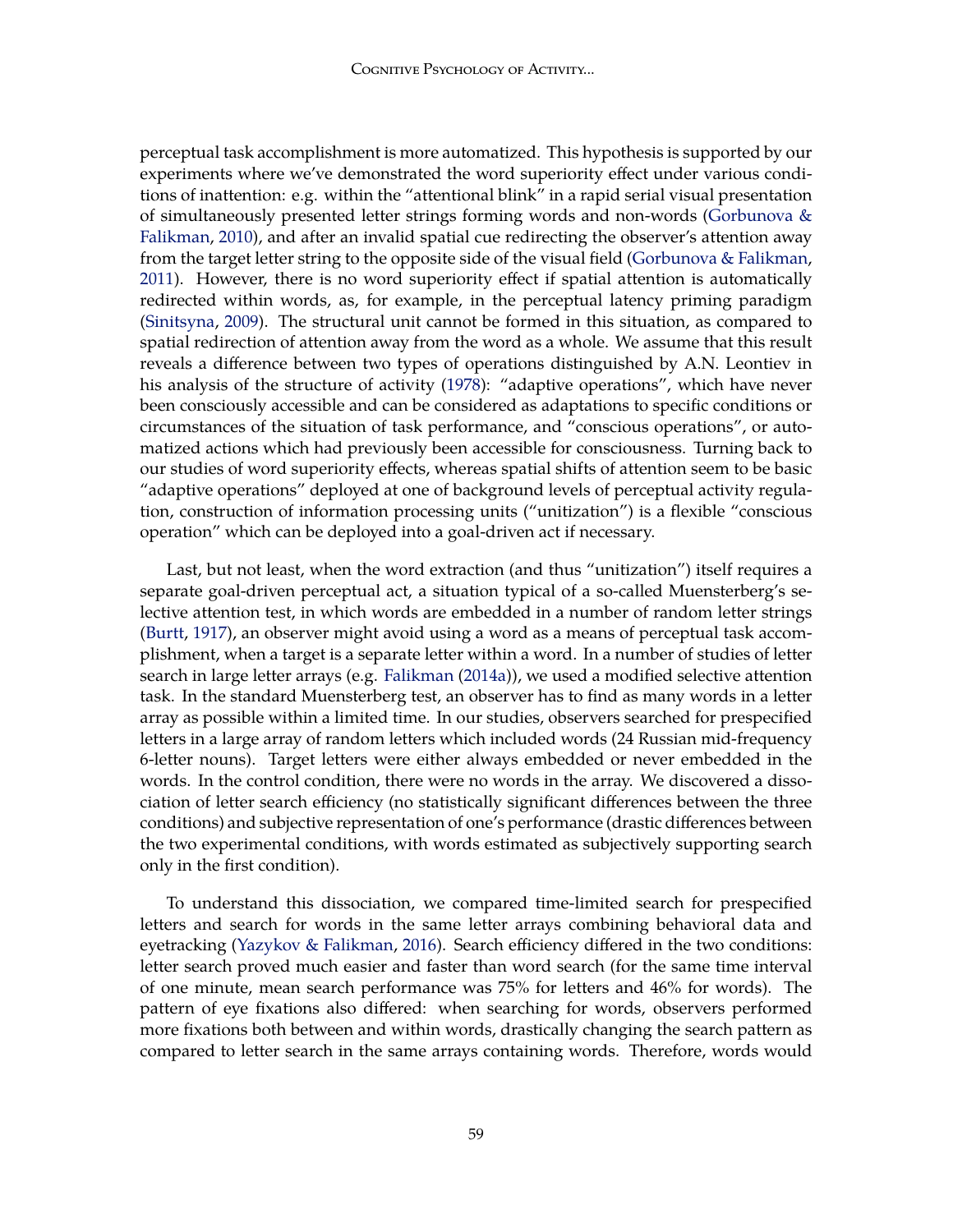<span id="page-6-0"></span>not mediate the observer's search for target letters, even though they might occasionally bias attention towards their locations.

Summing up the examples provided above, linguistic mediation of visual attention in perceptual tasks requiring letter recognition reveals itself through the phenomena which unambiguously show that embedding a target letter in a word allows reorganizing an observer's attention to enhance performance in the attentional task. Within cognitive psychology and cognitive neuroscience framework, we regard mediation as construction of a functional system providing for the efficient perceptual task accomplishment and setting a specific type of interaction between bottom-up and top-down processes in the hierarchically organized human vision. This functional system is aimed at constructing visual information processing units to accomplish the task more efficiently. The concept of "attention" with its effects on performance thus describes the operating mode of this externally or internally mediated functional system.

We believe that our studies establish a framework for the interdisciplinary research program which could be labeled Cognitive Psychology of Activity, and which integrates basic principles and concepts proposed by Vygotsky, Leontiev, Luria and Bernstein with current trends in cognitive science.

## **References**

- Allport, D. A. (1987). Selection for action: Some behavioral and neurophysiological considerations of attention and action. *Perspectives on perception and action*, *15*, 395–419.
- Anderson, J. R., Reder, L. M., & Simon, H. A. (1998). Radical constructivism and cognitive psychology. In D. Revitch (Ed.), *Brookings papers on education policy* (pp. 227–278). Washington DC: JSTOR.
- Asmolov, A. G. (1998). Historical evolutionary approach: Introductory notes. In A. G. Asmolov (Ed.), *Vygotsky today: On the verge of non-classical psychology* (pp. xix–xxix). New York: Nova Publishers.
- Asmolov, A. G., Shekhter, E. D., & Chernorizov, A. M. (2016). What is life from the psychological point of view: A historical evolutionary approach to the psychophysical problem. *Voprosy psikhologii.*, *2*, 3-23.
- Bartlett, F. C., & Burt, C. (1933). Remembering: A study in experimental and social psychology. *British Journal of Educational Psychology*, *3*(2), 187–192.
- Bernstein, N. A. (1967). *The co-ordination and regulation of movements*. New York: Pergamon Press Ltd.
- Burtt, H. E. (1917). Professor munsterberg's vocational tests. *Journal of Applied Psychology*, *1*(3), 201.
- Cattell, J. M. (1886). The time it takes to see and name objects. *Mind*, *11*(41), 63–65.
- Cole, M., & Packer, M. (2015). A bio-cultural-historical approach to the study of development. In M. J. Gelfand, C.-Y. Chiu, & Y.-Y. Hong (Eds.), *Handbook of advances in culture and psychology* (Vol. 6). London: Oxford University Press.
- Elliot, A. J., & Fryer, J. W. (2008). The goal construct in psychology. In J. Shah & W. Gardner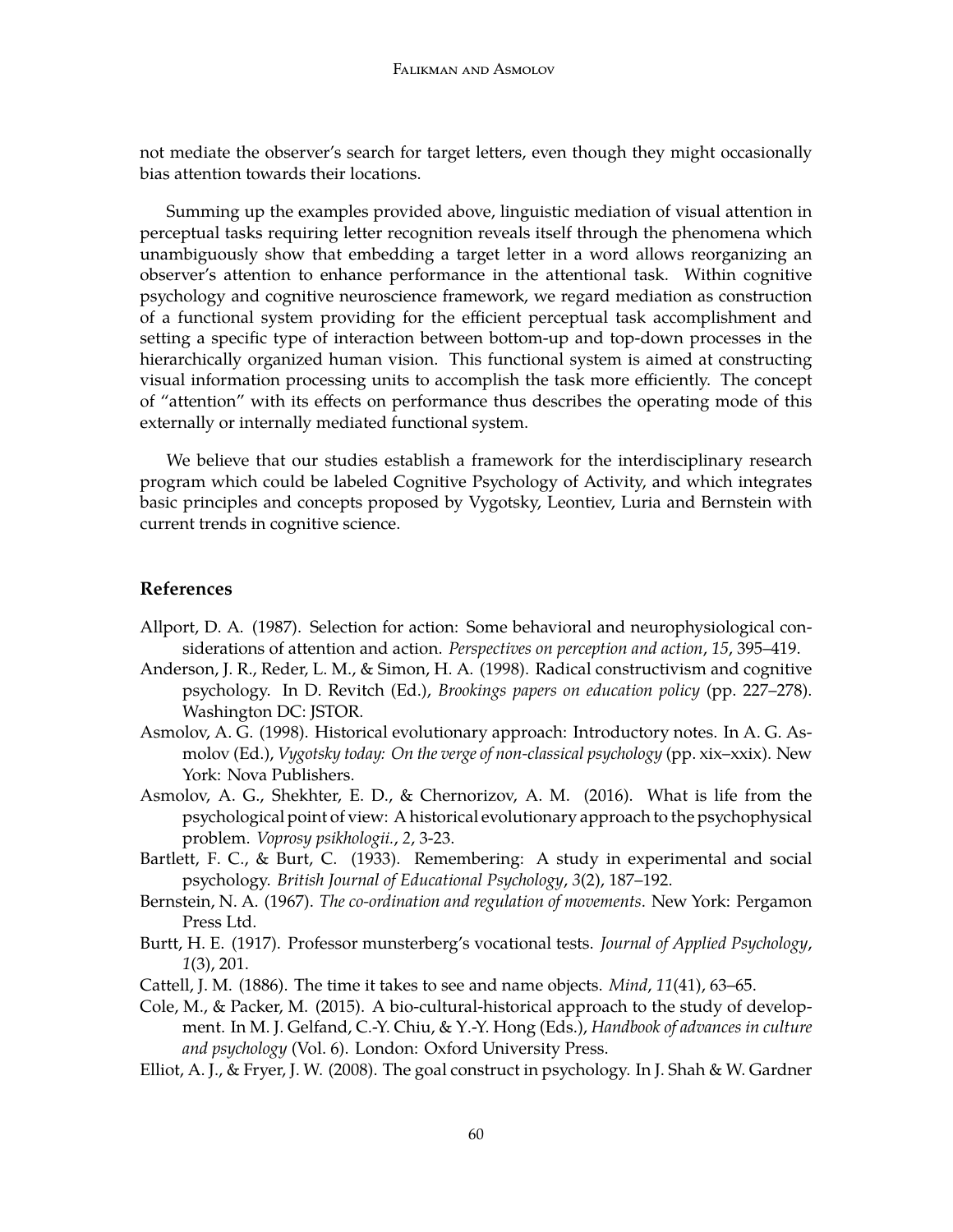<span id="page-7-0"></span>(Eds.), *Handbook of motivation science*(Vol. 18, pp. 235–250). New York: Guilford Press.

- Falikman, M. V. (2002). Word preference effect and the attentional blink: Who will have the upper hand? In E. V. der Meer (Ed.), *Proceedings of the forty-third kongress der deutschen gesellschaft fuer psychologie* (p. 324). Lengerich: Pabst Science Publishers. S.
- Falikman, M. V. (2008). On the linguistic mediation of visual attention. *ISCAR, Ecologies of Diversities: The Developmental and Historical Interarticulation of Human Mediational Forms. Book of Abstracts.*, 62.
- Falikman, M. V. (2011). Word superiority effects across the varieties of attention. *Journal of Russian & East European Psychology*, *49*(5), 45–61.
- Falikman, M. V. (2014a). Attention and chunking in visual search among letter stimuli. *Journal of the Higher School of Economics*, *11*(2), 150–159.
- Falikman, M. V. (2014b). Cognition and its master: New challenges to cognitive science. In *Cambridge handbook of cultural-historical psychology* (pp. 474–487). Cambridge University Press.
- Falikman, M. V., & Stepanov, V. (2012). Chunking in rapid serial visual presentation: Consequences for visual awareness. *Neuroscience and cognition: Consciousness and cognitive control*, 33–34.
- Fernandez-Duque, D., & Johnson, M. L. (2002). Cause and effect theories of attention: The role of conceptual metaphors. *Review of general psychology*, *6*(2), 153–165.
- Gergen, K. J. (1999). *An invitation to social construction*. London: Sage.
- Gippenreiter, Y. B., & Romanov, V. Y. (1972). A method of investigation of the internal form of visual activity. In R. MacLeod & H. L. Pick (Eds.), *Perception: Essays in honor of James J. Gibson.* New York: Cornell University Press.
- Gorbunova, E., & Falikman, M. (2010). Word superiority within the attentional blink. *Journal of Vision*, *10*(7), 203.
- Gorbunova, E., & Falikman, M. (2011). Is word superiority effect the same for attended and inattended words? *Perception ECVP abstract*, *40*(12).
- James, W. (1890). *The principles of psychology new york, vol 1*. New York: Henry Holt.
- Kelly, G. A. (1955). *The psychology of personal constructs. Vol I, II*. New York: Norton.
- Leont'ev, A. N. (1978). *Activity, consciousness, and personality*. Englewood Cliffs, NJ: Prentice-Hall.
- Luria, A. R. (1973). *The working brain*. New York: Basic Books.
- Malafouris, L. (2013). *How things shape the mind: A theory of material engagement*. Cambridge, MA: MIT Press.
- Maturana, H., & Varela, F. (1987). *The tree of knowledge. a new look at the biological basis of human understanding*. Boston: Shambhala/New Science Library.
- McClelland, J. L., & Rumelhart, D. E. (1981). An interactive activation model of context effects in letter perception: Part I. an account of basic findings. *Psychological review*, *88*(5), 107–375.
- Neisser, U. (1976). *Cognition and reality: Principles and implications of cognitive psychology.* San Francisco: W.H. Freeman.
- Neumann, O., Heijden, A. H. C., & Allport, D. A. (1986). Visual selective attention: Introductory remarks. *Psychological Research*, *48*(4), 185–188.
- O'Regan, J. K., & Noë, A. (2001). A sensorimotor account of vision and visual consciousness. *Behavioral and brain sciences*, *24*(5), 939–973.